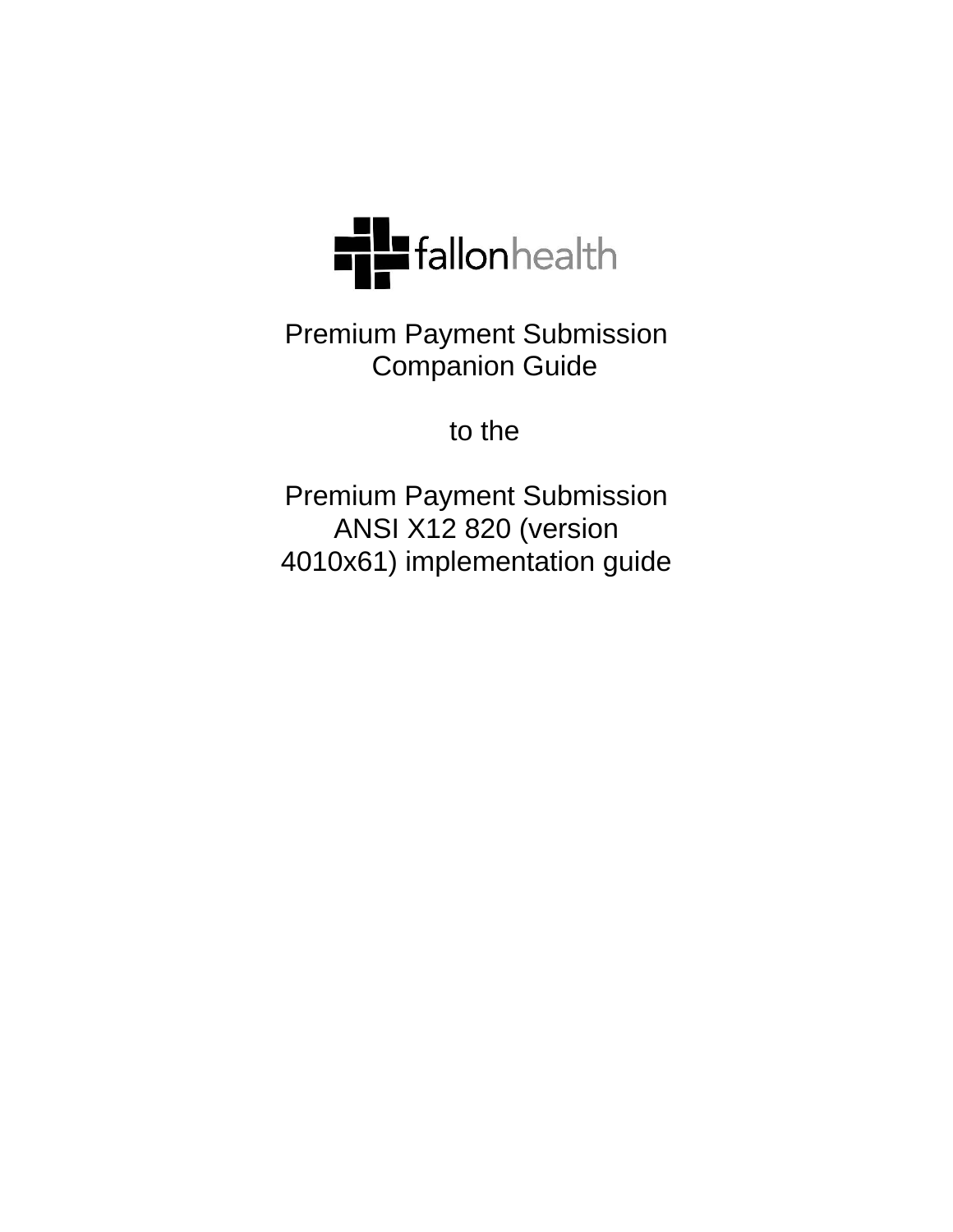| <b>Revision date</b> | <b>Revision</b> | Commentary                                    |
|----------------------|-----------------|-----------------------------------------------|
| May 2003             | 1.0             | Creation date                                 |
| September 2003       | 1.1             | Contact information                           |
| <b>June 2017</b>     | 1.2             | <b>Updated EDI Maintenance</b><br>Information |
| May 2018             | 1.3             | <b>Updated EDI Maintenance</b><br>Information |
| January 2022         | 1.4             | <b>Updated EDI Maintenance</b><br>Information |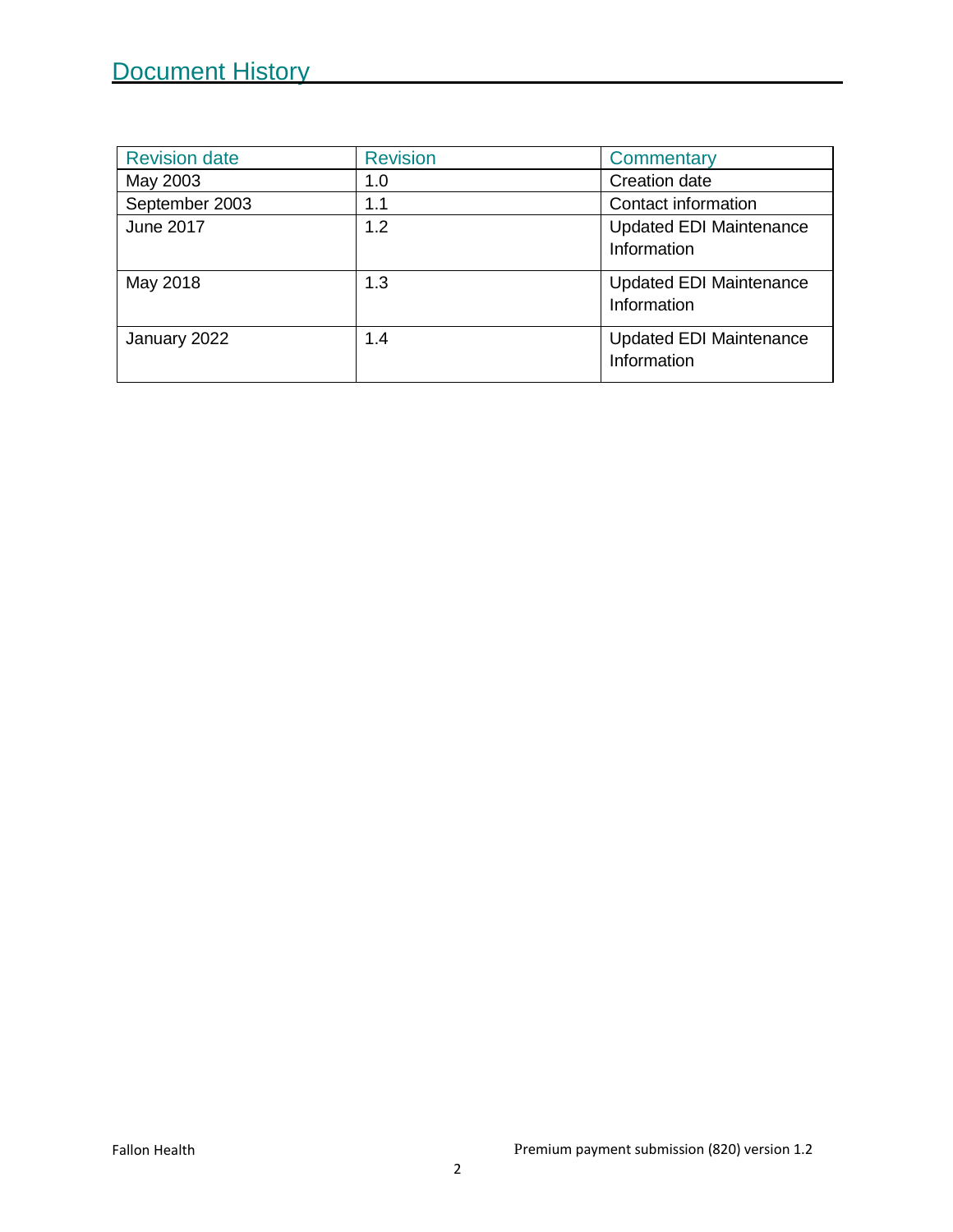| Implementing EDI transactions with Fallon                                                   |  |
|---------------------------------------------------------------------------------------------|--|
|                                                                                             |  |
|                                                                                             |  |
|                                                                                             |  |
|                                                                                             |  |
|                                                                                             |  |
|                                                                                             |  |
| Specific data requirements for Fallon 2001 2003. [10] Specific data requirements for Fallon |  |
|                                                                                             |  |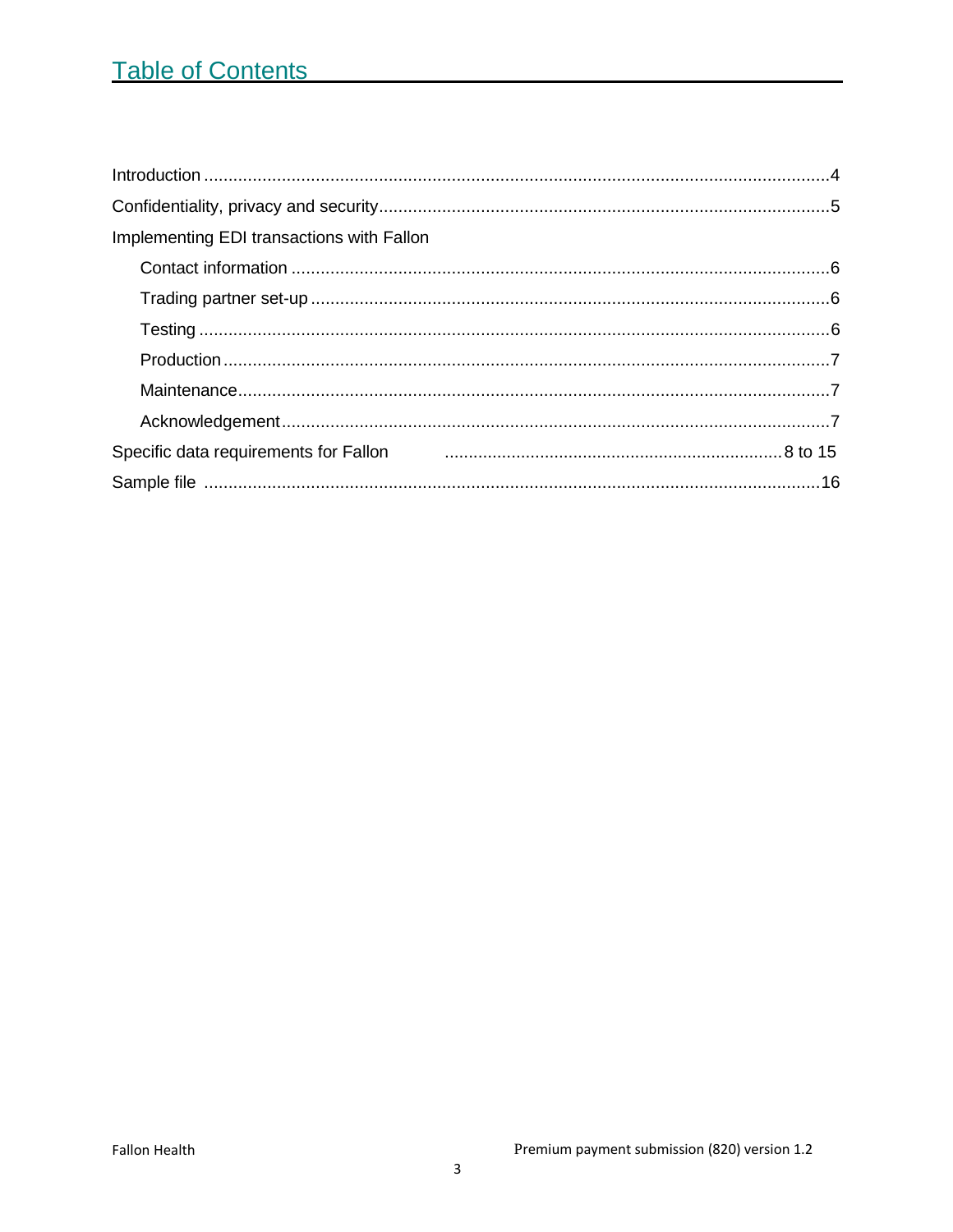<span id="page-3-0"></span>The Health Insurance Portability and Accountability Act (HIPAA) requires that Fallon Health and all other covered entities comply with the electronic data interchange standards for health care as established by the Secretary of Health and Human Services. The ANSI X12N 820 (Version 4010x61) Implementation Guide for Payroll Deducted and Other Group Premium Payment for Insurance Products has been established as the standard for premium payment transactions compliance. The implementation guide is available electronically at [www.wpc-edi.com/HIPAA.](http://www.wpc-edi.com/HIPAA)

Although the implementation guide contains requirements for use of specific segments and data elements within the segments, it was written for use by all health benefit payors. This document has been prepared as an Fallon-specific companion document to that implementation guide to clarify when conditional data elements and segments must be used for Fallon reporting, and to identify those codes and data elements that do not apply to Fallon.

This companion guide document supplements, but does not contradict any requirements in the 820 version 4010(x61) implementation guide (addenda version).

The intended audience for this document is the technical resource responsible for submitting electronic premium payment transactions to Fallon. In addition, this information should be communicated and coordinated with the department within the employer groups responsible for maintaining this information.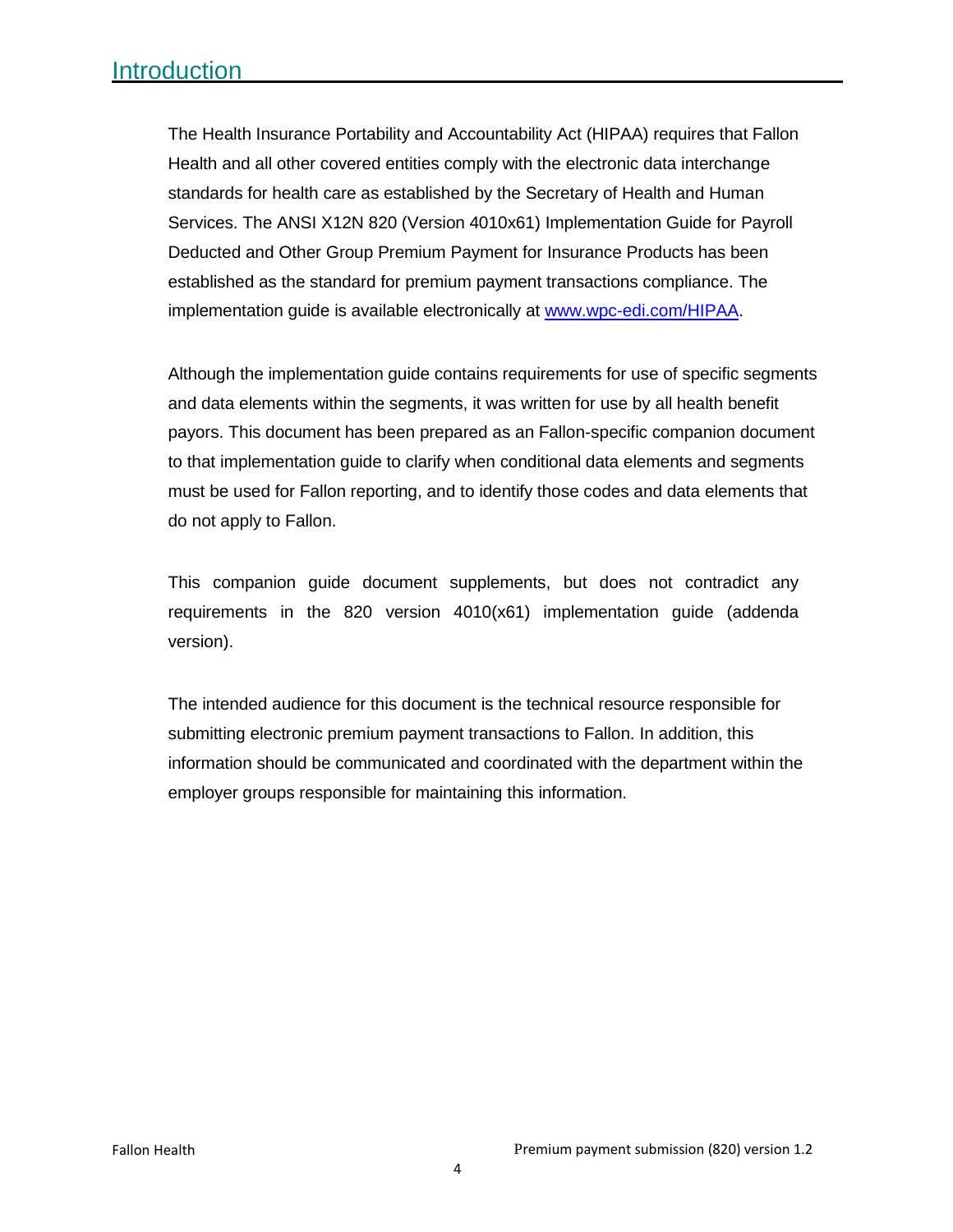<span id="page-4-0"></span>Maintaining the confidentiality of personal health information has been, and continues to be, one of Fallon's guiding principles. Fallon has a strict confidentiality policy with regard to safeguarding patient, employee and health plan information. All employees are required to be familiar and comply with Fallon policy on the confidentiality of member personal and clinical information to ensure that all member information is treated in a confidential and respectful manner. The policy permits use or disclosure of members' medical or personal information only as necessary to conduct required business, care management, approved research or quality assurance or measurement activities, or when authorized to do so by a member or as required by law.

In order to comply with our own internal policies and the provisions of the Health Insurance Portability and Accountability Act, 1996 (HIPAA), Fallon Health has outlined specific requirements applicable to the electronic exchange of protected health information (PHI) including provisions for:

- maintaining confidentiality of protected information
- confidentiality safeguards
- security standards
- return or destruction of protected information
- compliance with state and federal regulatory and statutory requirements
- required disclosure
- use of business associates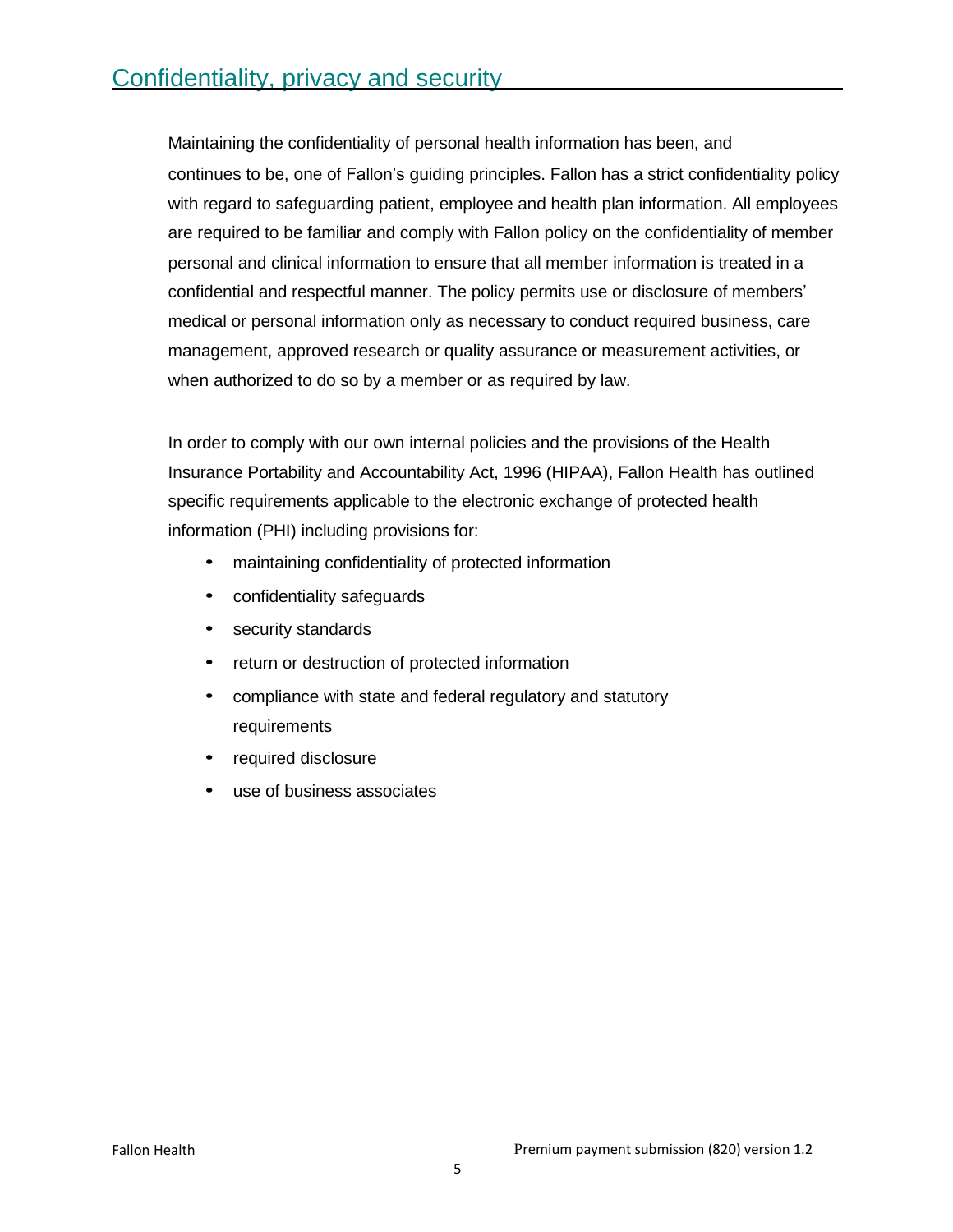### <span id="page-5-0"></span>Contact an EDI coordinator at:

Fallon Health: 1-866-275-3247, option 6, or e-mail edi.coordinator@Fallon Health.org

## Trading partner set-up

There are many data elements in the ISA segment that are used for processing control purposes. For example, the ISA segment contains data elements such as authorization information, security information, sender identification and receiver identification that can be used for control purposes. These data elements are agreed-upon by the trading partners prior to exchange of electronic information. Fallon-specific requirements are defined in subsequent sections of this document.

### **Testing**

All trading partners are required to test the exchange of electronic transactions with Fallon prior to the exchange of production files with live data.

Fallon will assign a test username and password that will only be used during testing. A production username and password will be assigned upon successful completion of simulation testing.

All test files will be processed at time of receipt, and feedback to the trading partner will occur within five business days. This feedback will occur via e-mail. Preliminary test files should contain at least one summary level payment transaction.

Fallon requires the following naming convention for all test files submitted: XXMMDDVT.820 (eight character maximum). The first 2 letters are used to identify trading partner, then 2 digit month, 2 digit day, version number, and test file indicator. If multiple files are to be sent on the same day, then version numbers would need to be sent as part of the file naming convention.

The test indicator is crucial to the entry of the file into the test environment.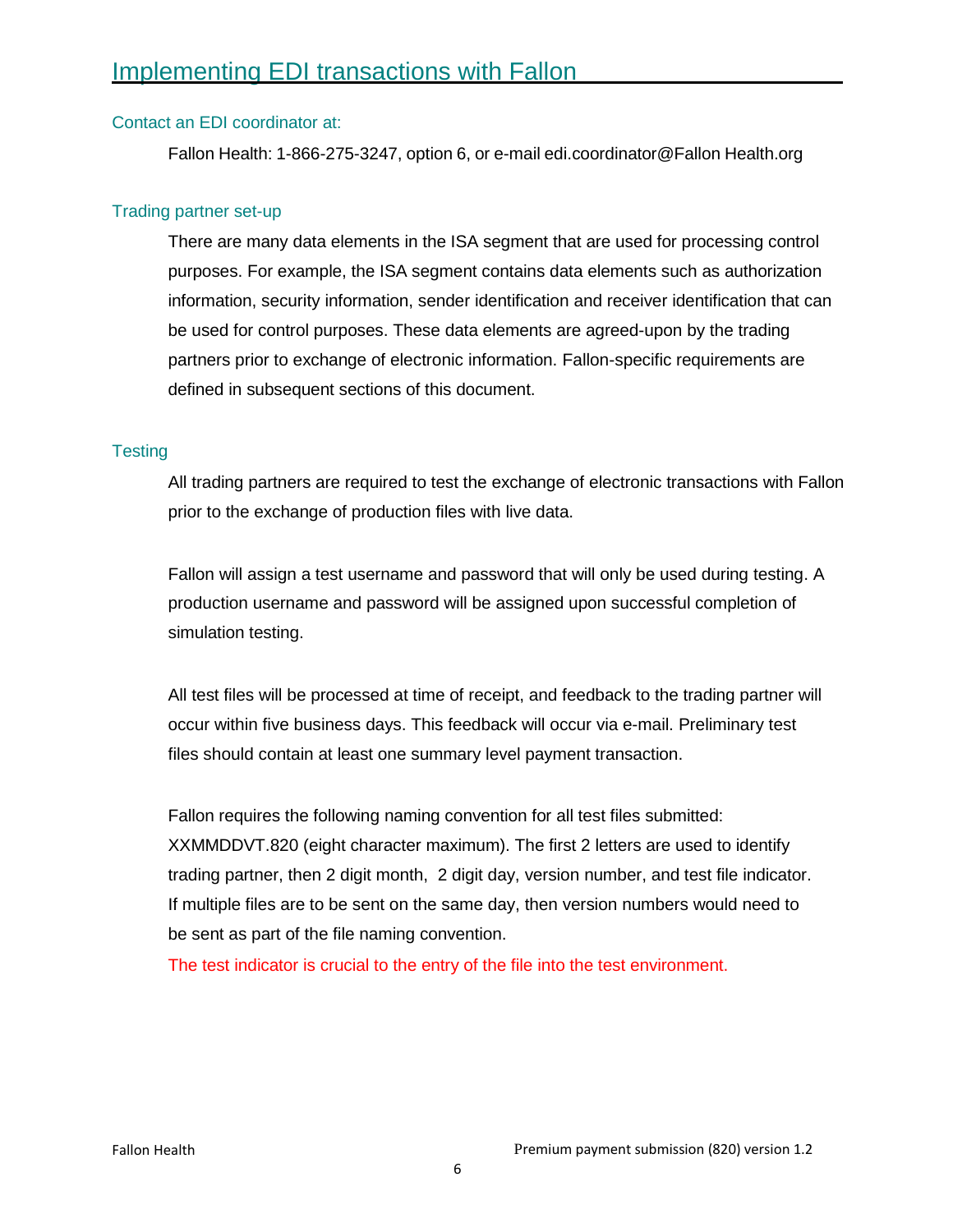### **Production**

At the completion of successful simulation testing, trading partners will be given a production username and password, as well as a date to begin the exchange of compliant production transaction files.

Fallon requires the following naming convention for all production files submitted: XXMMDDV1.820 (eight character maximum). The first 2 letters are used to identify trading partner, then 2 digit month, 2 digit day, version number, and production file indicator. If multiple files are to be sent on the same day, then version numbers would need to be sent as part of the file naming convention.

The production indicator is crucial to the entry of the file into the test environment.

#### **Maintenance**

Routine downtime is scheduled weekly from 6 PM to 11 PM on Thursdays and 8 AM to 12 PM on Sundays to support maintenance and enhancements for all EDI transactions. Non-routine downtime will be communicated via email at least one week in advance. Emergency unscheduled downtime will be communicated to trading partners via email within one hour following the determination that emergency downtime is needed.

#### Acknowledgement

Fallon will be supporting the functional Acknowledgement Transaction Set (997) and using it as an acknowledgement for incoming files as of 10/16/03.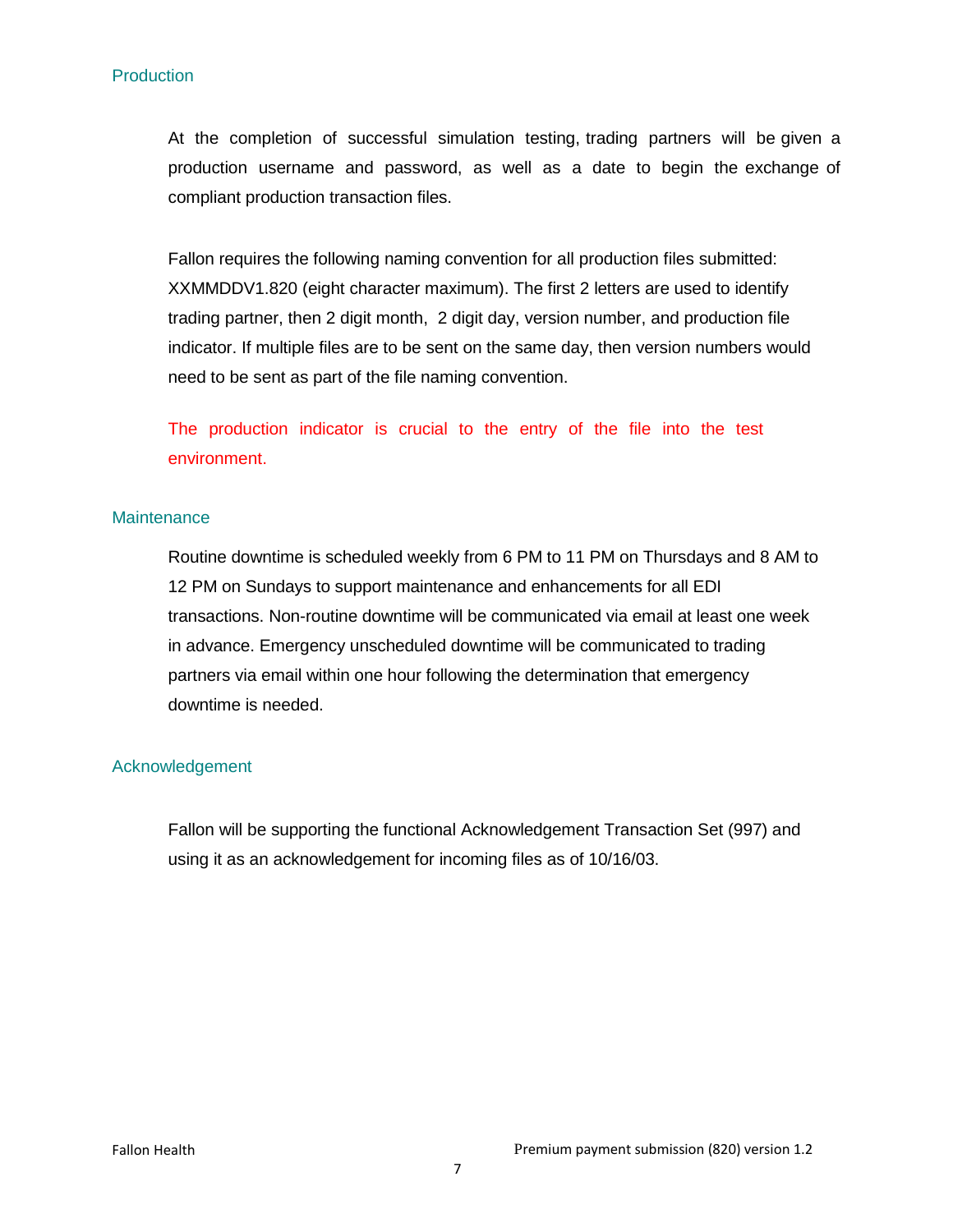# **General**

The purpose of this section is to clarify when data elements and segments must be used for Fallon Health. The following information is designed to help you complete the 820 transactions. If you follow these guidelines, we will be better able to process your payment transactions accurately and efficiently.

BOLD indicates value should be submitted as shown. All fields in the ISA are required and fixed length and should be blank filled if field value is not at the requested length.

| Loop | Pos | Seg<br>ID  | <b>Description</b>         | Seg<br>Req | <b>Field</b>    | X12 description             | <b>Fallon-specific</b><br>requirements    |
|------|-----|------------|----------------------------|------------|-----------------|-----------------------------|-------------------------------------------|
|      | 10  | <b>ISA</b> | Interchange Control Header | M          |                 |                             |                                           |
|      |     |            |                            |            |                 | Authorization               |                                           |
|      |     |            |                            |            |                 | Information                 |                                           |
|      |     |            |                            | M          | 1               | Qualifier                   | 00                                        |
|      |     |            |                            |            |                 | Authorization               |                                           |
|      |     |            |                            | M          | $\overline{2}$  | Information                 | <blank></blank>                           |
|      |     |            |                            |            |                 | Security                    |                                           |
|      |     |            |                            |            |                 | Information                 |                                           |
|      |     |            |                            | M          | 3               | Qualifier                   | 00                                        |
|      |     |            |                            |            |                 | Security                    |                                           |
|      |     |            |                            | M          | 4               | Informatio                  | <blank></blank>                           |
|      |     |            |                            | M          | 5               | Interchange ID<br>Qualifier | <b>UNIQUE #</b>                           |
|      |     |            |                            |            |                 |                             |                                           |
|      |     |            |                            |            | 6               | Interchange<br>Sender ID    | Group Mnemonic + 820                      |
|      |     |            |                            | M          |                 |                             | (i.e. fchp820)                            |
|      |     |            |                            | M          | $\overline{7}$  | Interchange ID<br>Qualifier | <b>ZZ</b>                                 |
|      |     |            |                            |            |                 |                             |                                           |
|      |     |            |                            | M          | 8               | Interchange<br>Receiver ID  | Unique per transaction<br>set provided to |
|      |     |            |                            |            | 9               |                             | <yymmdd></yymmdd>                         |
|      |     |            |                            | M          |                 | Interchange                 |                                           |
|      |     |            |                            | M          | 10              | Interchange                 | <hhmm></hhmm>                             |
|      |     |            |                            |            |                 | Interchange                 |                                           |
|      |     |            |                            |            |                 | Control                     |                                           |
|      |     |            |                            | M          | 11              | Standards                   | U                                         |
|      |     |            |                            |            |                 | Interchange                 |                                           |
|      |     |            |                            | M          | 12 <sub>2</sub> | Control                     | 00401                                     |
|      |     |            |                            |            |                 | Version                     | Unique # duplicated                       |
|      |     |            |                            |            |                 | Interchange                 |                                           |
|      |     |            |                            | M          | 13 <sup>°</sup> | <b>Control Number</b>       | in IEA02                                  |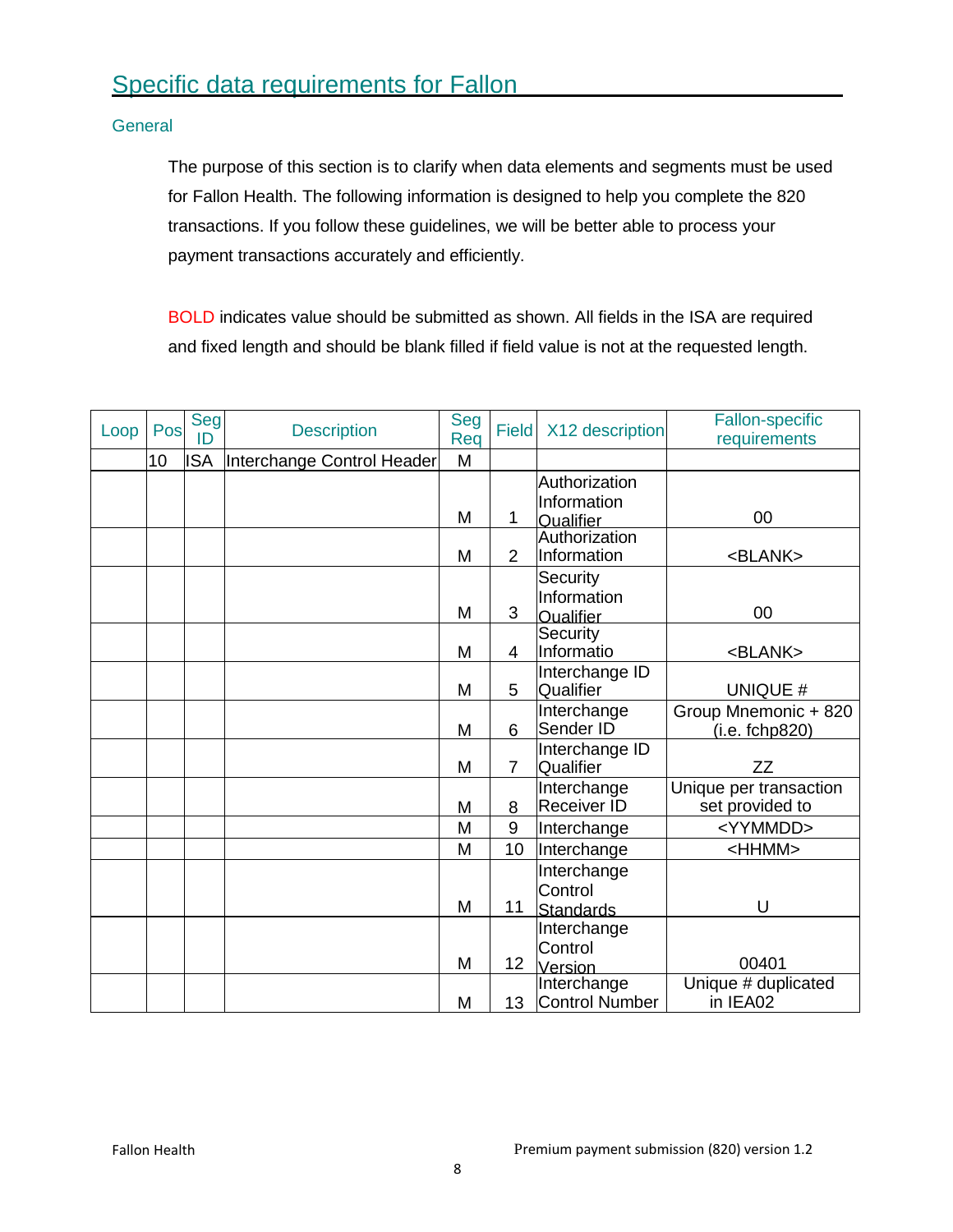| Loop | Pos | Seg<br>ID      | <b>Description</b>               | Seg<br>Req  | Field          | X12 description                                  | <b>Fallon-specific</b><br>requirements                                |
|------|-----|----------------|----------------------------------|-------------|----------------|--------------------------------------------------|-----------------------------------------------------------------------|
|      | 10  | <b>ISA</b>     | Interchange Control Header       |             |                |                                                  |                                                                       |
|      |     |                |                                  | M           | 14             | Acknowledgeme<br>In t Requested                  | 0                                                                     |
|      |     |                |                                  | M           | 15             | Usage Indicator                                  | $T = Test$<br>P=Productio                                             |
|      |     |                |                                  | M           | 16             | Componen<br>t Element<br>Separator               | 62 or other<br>acceptable                                             |
|      | 20  | GS             | <b>Functional Group Header</b>   | M<br>M      | 1              | Functional<br><b>Identifier Code</b>             | <b>RA</b>                                                             |
|      |     |                |                                  | M           | $\overline{2}$ | Application<br>Sender's                          | <b>Unique ID (Cannot</b><br>be included in other<br>transaction sets) |
|      |     |                |                                  | M           | 3              | Application<br><b>Receiver's Code</b>            | Fallon820                                                             |
|      |     |                |                                  | M           | $\overline{4}$ | Date                                             | <ccyymmdd></ccyymmdd>                                                 |
|      |     |                |                                  | M           | 5              | Time                                             | <hhmmssdd></hhmmssdd>                                                 |
|      |     |                |                                  | M           | 6              | Group<br>Control                                 | Unique # assigned<br>and maintained by the                            |
|      |     |                |                                  | M           | $\overline{7}$ | Responsible<br><b>Agency Code</b>                | X                                                                     |
|      |     |                |                                  | M           | 8              | Version /<br>Release<br>Industry                 | 004010X061                                                            |
|      | 10  | S <sub>T</sub> | <b>Transaction Set Header</b>    | M           |                |                                                  |                                                                       |
|      |     |                |                                  | M           | 1              | <b>Transaction Set</b><br><b>Identifier Code</b> | 820                                                                   |
|      |     |                |                                  | M           | $\overline{2}$ | <b>Transaction Set</b><br>Control Number         | Unique sequential #                                                   |
|      | 20  |                | <b>BPR</b> Financial Information | M           |                |                                                  |                                                                       |
|      |     |                |                                  |             |                |                                                  | I = Remittance only<br>$C =$ Payment                                  |
|      |     |                |                                  | M           | 1              | Transaction<br><b>Handling Code</b>              | accompanies remittance<br>$D = Make$ payment                          |
|      |     |                |                                  | M           | $\overline{2}$ | Monetar                                          | <b>Total Premium Dollars</b><br>sent                                  |
|      |     |                |                                  | M           | 3              | Credit/Debit<br><b>Flag Code</b>                 | C                                                                     |
|      |     |                |                                  | M           | 4              | Payment<br><b>Method Code</b>                    | CHK, FWT, ACH                                                         |
|      |     |                |                                  | O           | 5              | Payment<br><b>Format Code</b>                    | If BPR06=ACH then<br><b>CTX</b>                                       |
|      |     |                |                                  | $\mathsf C$ | 6              | (DFI) ID Number<br>Qualifier                     | If BPR=ACH then 01,<br>else                                           |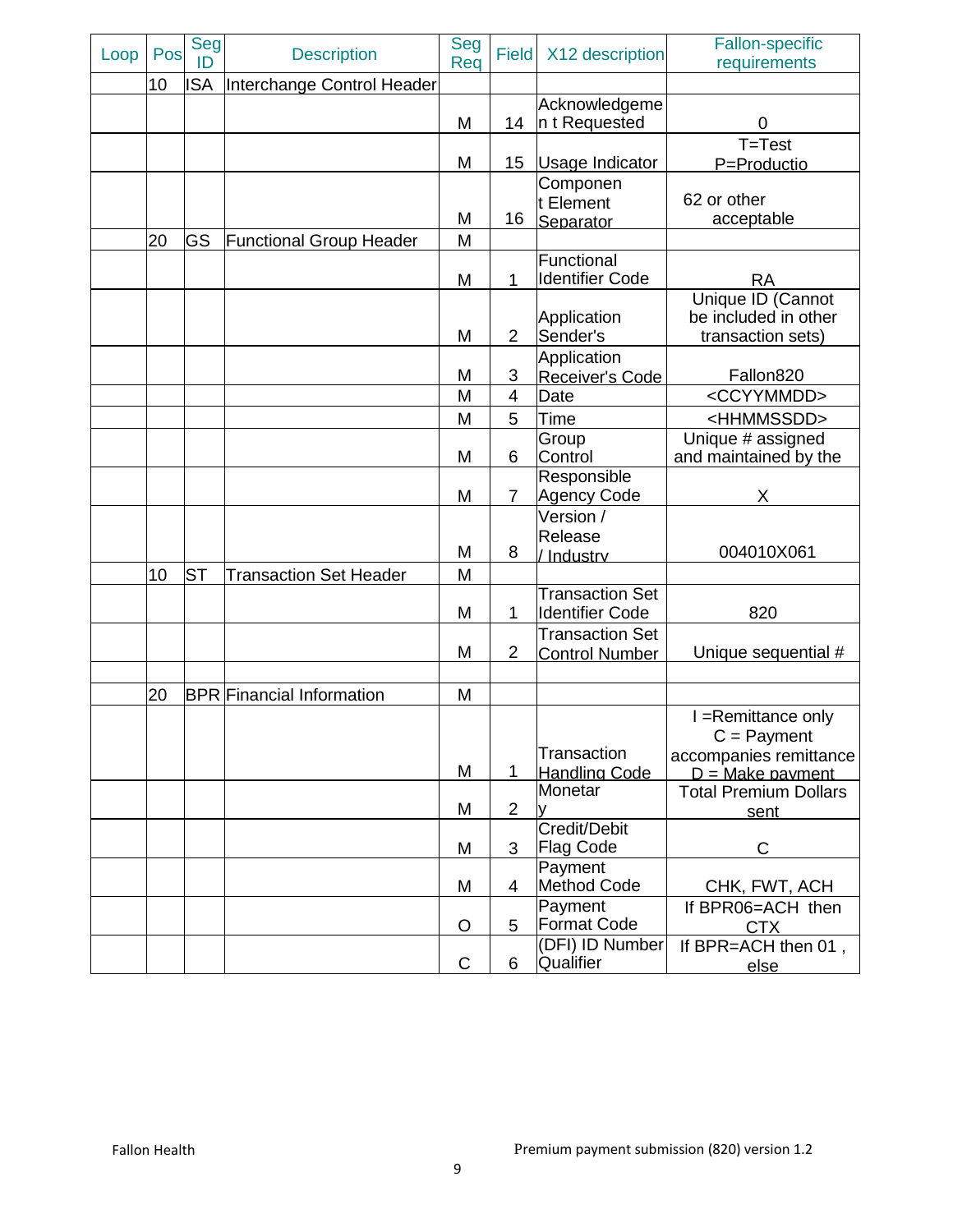| Loop | Pos | Seg<br>ID | <b>Description</b>                | Seg<br>Req  | Field           | X12 description                          | <b>Fallon-specific</b><br>requirements                                                                                                              |
|------|-----|-----------|-----------------------------------|-------------|-----------------|------------------------------------------|-----------------------------------------------------------------------------------------------------------------------------------------------------|
|      | 20  |           | <b>BPR Financial Information</b>  | C           | $\overline{7}$  | (DFI)<br>Identification<br>Number        | If BPR=ACH then $ABA#$ ,<br>else                                                                                                                    |
|      |     |           |                                   | O           | 8               | Qualifier                                | Account Number IF BPR06=ACH then DA,<br>else <blank></blank>                                                                                        |
|      |     |           |                                   | C           | 9               |                                          | If BPR06=ACH then<br>Account Number bank account #, else                                                                                            |
|      |     |           |                                   |             |                 | Originatin                               | If BPR06=ACH Fed Tax<br>ID                                                                                                                          |
|      |     |           |                                   | O           | 10 <sup>°</sup> | Company                                  | accompanied preceded<br>b٧                                                                                                                          |
|      |     |           |                                   |             |                 | Originating<br>Company<br>Supplemental   |                                                                                                                                                     |
|      |     |           |                                   | O           | 11              | Code                                     | If BPR06=ACH<br>If BPR06=ACH then 01                                                                                                                |
|      |     |           |                                   | $\mathsf C$ | 12 <sup>2</sup> | (DFI) ID Number<br>Qualifier             | else <blank></blank>                                                                                                                                |
|      |     |           |                                   | $\mathsf C$ | 13              | (DFI)<br>Identification<br><b>Number</b> | If BPR06=ACH, FCHP<br><b>ABA</b>                                                                                                                    |
|      | 20  |           | <b>BPR</b> Financial Information  |             |                 |                                          |                                                                                                                                                     |
|      |     |           |                                   | O           | 14              | <b>Account Number</b><br>Qualifier       | If BPR06=ACH then<br>DA.                                                                                                                            |
|      |     |           |                                   |             |                 |                                          | If BPR06=ACH then<br><b>FCHP</b>                                                                                                                    |
|      |     |           |                                   | $\mathsf C$ | 15              | <b>Account Number</b>                    | bank account #. else<br><ccyymmdd></ccyymmdd>                                                                                                       |
|      |     |           |                                   | M           | 16              | Date                                     | beginning of                                                                                                                                        |
|      |     |           |                                   |             |                 |                                          |                                                                                                                                                     |
|      | 35  |           | <b>TRN</b> Reassociation Key      | M           |                 |                                          |                                                                                                                                                     |
|      |     |           |                                   | M           | 1               | <b>Trace Type</b>                        | $1 =$ Payment and<br>remittance have not<br>been separated.<br>$3 =$ Payment and<br>remittance information<br>have been separated<br>and need to be |
|      |     |           |                                   | M           | $\overline{2}$  | Reference<br>Identification              | Check, EFT #, or<br>DATE of transaction<br><ccyymmdd></ccyymmdd>                                                                                    |
|      |     |           |                                   |             |                 | Originatin                               |                                                                                                                                                     |
|      |     |           |                                   | O           | 3               | Company                                  | 1+Federal Tax ID #                                                                                                                                  |
|      |     |           |                                   | O           | 4               | Reference<br>Identificatio               | <blank></blank>                                                                                                                                     |
|      | 40  |           | <b>CURNon-US Dollars Currency</b> | O           |                 |                                          |                                                                                                                                                     |
|      |     |           |                                   |             |                 | <b>Entity Identifier</b>                 | <blank></blank>                                                                                                                                     |
|      |     |           |                                   | M           | 1               | Code                                     |                                                                                                                                                     |
|      |     |           |                                   | M           | $\overline{2}$  | <b>Currency Code</b>                     | <blank></blank>                                                                                                                                     |
|      |     |           |                                   | O           | 3               | <b>Exchange Rate</b>                     | <blank></blank>                                                                                                                                     |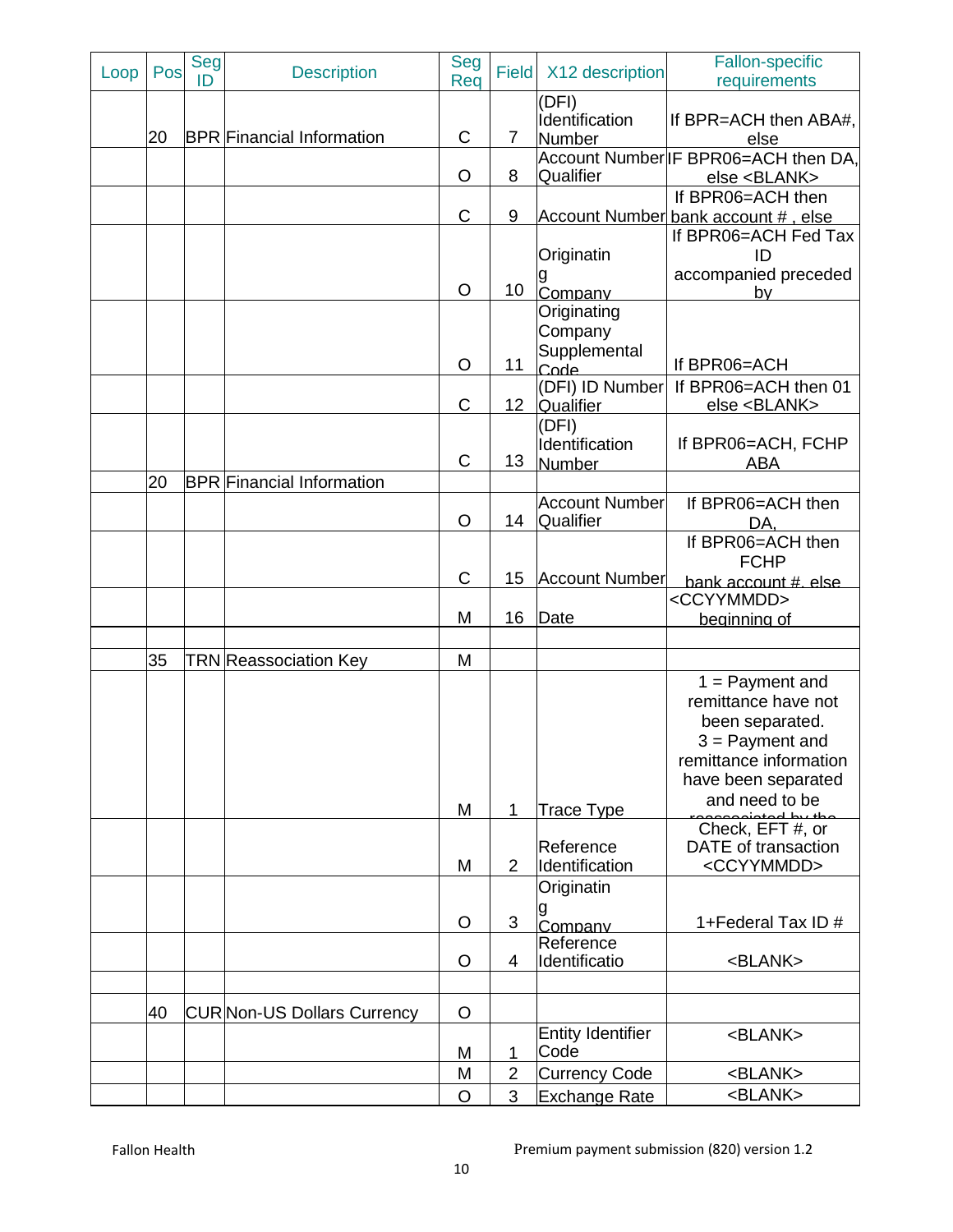| Loop  | Pos | Seg<br>ID      | <b>Description</b>                                | Seg<br>Req     | <b>Field</b>   | X12 description                          | <b>Fallon-specific</b><br>requirements           |
|-------|-----|----------------|---------------------------------------------------|----------------|----------------|------------------------------------------|--------------------------------------------------|
|       | 50  |                | Premium<br><b>REF</b> Receivers                   | $\circ$        |                |                                          |                                                  |
|       |     |                |                                                   | M              | 1              | Reference<br>Identification<br>Qualifier | 14                                               |
|       |     |                |                                                   | M              | $\overline{2}$ | Reference<br>Identification              | Employer Group #<br>assigned by Fallon           |
|       | 60  |                | <b>DTM</b> Process Date                           | $\circ$        |                |                                          |                                                  |
|       |     |                |                                                   | M              | 1              | Date/Time<br>Qualifier                   | <blank></blank>                                  |
|       |     |                |                                                   | M              | $\overline{2}$ | Date                                     | <blank></blank>                                  |
|       |     |                | <b>DTM</b> Delivery Date                          | $\circ$        |                |                                          |                                                  |
|       |     |                |                                                   | M              | 1              | Date/Time<br>Qualifier                   | <blank></blank>                                  |
|       |     |                |                                                   | M              | $\overline{2}$ | Date                                     | <blank></blank>                                  |
|       |     |                | DTM Coverage Period                               | $\overline{O}$ |                |                                          |                                                  |
|       |     |                |                                                   | M              | 1              | Date/Time<br>Qualifier                   | 582                                              |
|       |     |                |                                                   | M              | 5              | Date/Time<br><b>Period Format</b>        | <b>RD</b><br>8                                   |
|       |     |                |                                                   | M              | 6              | Date/Time                                | <ccyymmdd>-<br/><ccyymmdd></ccyymmdd></ccyymmdd> |
| 1000A |     |                |                                                   |                |                |                                          |                                                  |
|       | 70  | N <sub>1</sub> | <b>Premium Receiver's Name</b>                    | M<br>M         | 1              | Entity Identifier<br>Code                | PE                                               |
|       |     |                |                                                   | $\mathsf C$    | $\overline{2}$ | Name                                     | <b>Fallon Community</b><br><b>Health Plan</b>    |
|       |     |                |                                                   | C              | 3              | Identification<br>Code                   | FI.                                              |
|       |     |                |                                                   | $\mathsf C$    | 4              | Identification<br>Code                   | 237442369                                        |
|       | 80  | N <sub>2</sub> | <b>Premium Receiver</b><br><b>Additional Name</b> | O              |                |                                          |                                                  |
|       |     |                |                                                   | M              | 1              | Name                                     | <blank></blank>                                  |
|       | 90  | N <sub>3</sub> | Premium Receiver's                                | O              |                |                                          |                                                  |
|       |     |                |                                                   | M              | 1              | <b>Address</b><br>Information            | <blank></blank>                                  |
|       |     |                |                                                   | O              | $\overline{2}$ | <b>Address</b><br>Information            | <blank></blank>                                  |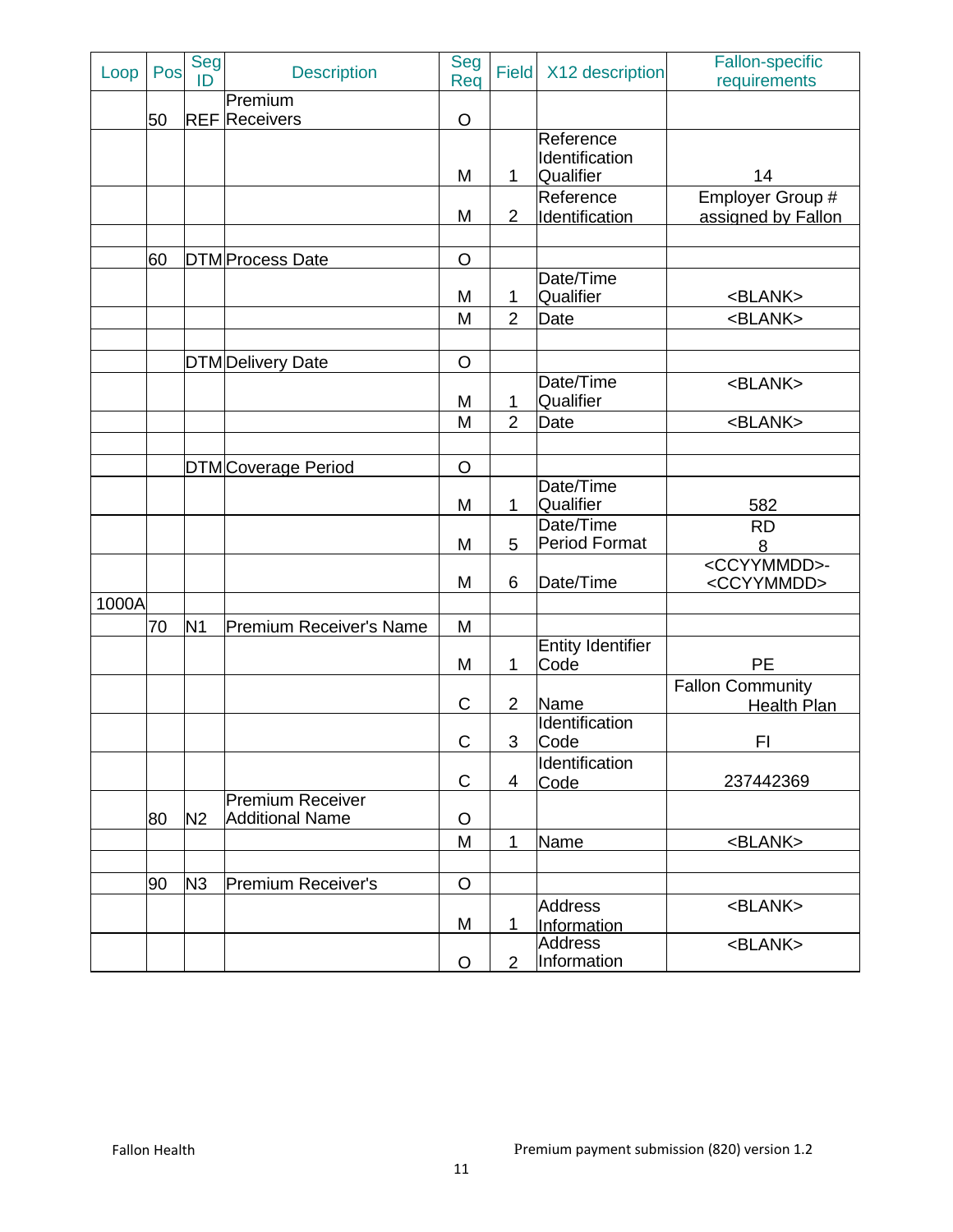| Loop  | Pos    | <b>Seg</b><br>ID | <b>Description</b>                             | <b>Seg</b><br>Rea | <b>Field</b>        | X12 description                          | <b>Fallon-specific</b><br>requirements                                     |
|-------|--------|------------------|------------------------------------------------|-------------------|---------------------|------------------------------------------|----------------------------------------------------------------------------|
|       | 100 N4 |                  | Premium Receiver's City,<br>State, Zip         | O                 |                     |                                          |                                                                            |
|       |        |                  |                                                | M                 | 1                   | <b>City Name</b>                         | <blank></blank>                                                            |
|       |        |                  |                                                | M                 | $\overline{2}$      | <b>State or Province</b><br>Code         | <blank></blank>                                                            |
|       |        |                  |                                                | М                 | 3                   | Postal Code                              | <blank></blank>                                                            |
|       |        |                  |                                                | O                 | 4                   | <b>Country Code</b>                      | <blank></blank>                                                            |
| 1000B |        |                  |                                                |                   |                     |                                          |                                                                            |
|       | 70     | N <sub>1</sub>   | Premium Payer's Name                           | M                 |                     |                                          |                                                                            |
|       |        |                  |                                                |                   |                     | Entity Identifier                        |                                                                            |
|       |        |                  |                                                | М                 | 1                   | Code                                     | <b>PR</b>                                                                  |
|       |        |                  |                                                | C                 | $\overline{2}$      | Name                                     | Exact employer group<br>name as it appears in<br>^PT. Fallon will provide. |
|       |        |                  |                                                | C                 | 3                   | <b>Identification Code</b><br>Qualifier  | FI                                                                         |
|       |        |                  |                                                | $\mathsf C$       | $\overline{4}$      | Identification                           | Tax ID # with "-" (must<br>be same as in FCHP<br>dictionary 501)           |
|       |        |                  |                                                |                   |                     |                                          |                                                                            |
|       | 80     | N <sub>2</sub>   | <b>Premium Payer</b><br><b>Additional Name</b> | O                 |                     |                                          |                                                                            |
|       |        |                  |                                                | M                 | $\mathbf{1}$        | Name                                     | <blank></blank>                                                            |
|       |        |                  |                                                |                   |                     |                                          |                                                                            |
|       | 90     | N <sub>3</sub>   | <b>Premium Payer's Address</b>                 | O                 |                     |                                          |                                                                            |
|       |        |                  |                                                | M                 | 1                   | <b>Address</b><br>Information            | <blank></blank>                                                            |
|       |        |                  |                                                | O                 | $\overline{2}$      | <b>Address</b><br>Information            | <blank></blank>                                                            |
|       |        |                  |                                                |                   |                     |                                          |                                                                            |
|       | 100 N4 |                  | Premium Payer's City,<br>State, Zip            | O                 |                     |                                          |                                                                            |
|       |        |                  |                                                | М                 | $\mathbf{1}$        | <b>City Name</b>                         | <blank></blank>                                                            |
|       |        |                  |                                                |                   |                     | <b>State or Province</b>                 | <blank></blank>                                                            |
|       |        |                  |                                                | М                 | $\overline{2}$      | Code                                     | <blank></blank>                                                            |
|       |        |                  |                                                | M<br>$\circ$      | 3<br>$\overline{4}$ | Postal Code<br>Country Code              | <blank></blank>                                                            |
|       |        |                  |                                                |                   |                     |                                          |                                                                            |
|       |        |                  | Premium Payer's<br>120 PER Administrative      | O                 |                     |                                          |                                                                            |
|       |        |                  |                                                | M                 | 1                   | <b>Contact Function</b><br>Code          | <blank></blank>                                                            |
| 1000B |        |                  |                                                |                   |                     |                                          |                                                                            |
|       |        |                  | Premium Payer's<br>120 PER Administrative      | M                 | $\overline{2}$      | Name                                     | <blank></blank>                                                            |
|       |        |                  |                                                | C                 | 3                   | Communication<br>Number Qualifier        | <blank></blank>                                                            |
|       |        |                  |                                                | C                 | $\overline{4}$      | Communication<br>Number                  | <blank></blank>                                                            |
|       |        |                  |                                                | $\mathsf C$       | $5\phantom{.0}$     | Communication<br><b>Number Qualifier</b> | <blank></blank>                                                            |
| 1000  |        |                  |                                                |                   |                     |                                          |                                                                            |

Fallon Health **Premium payment submission (820)** version 1.2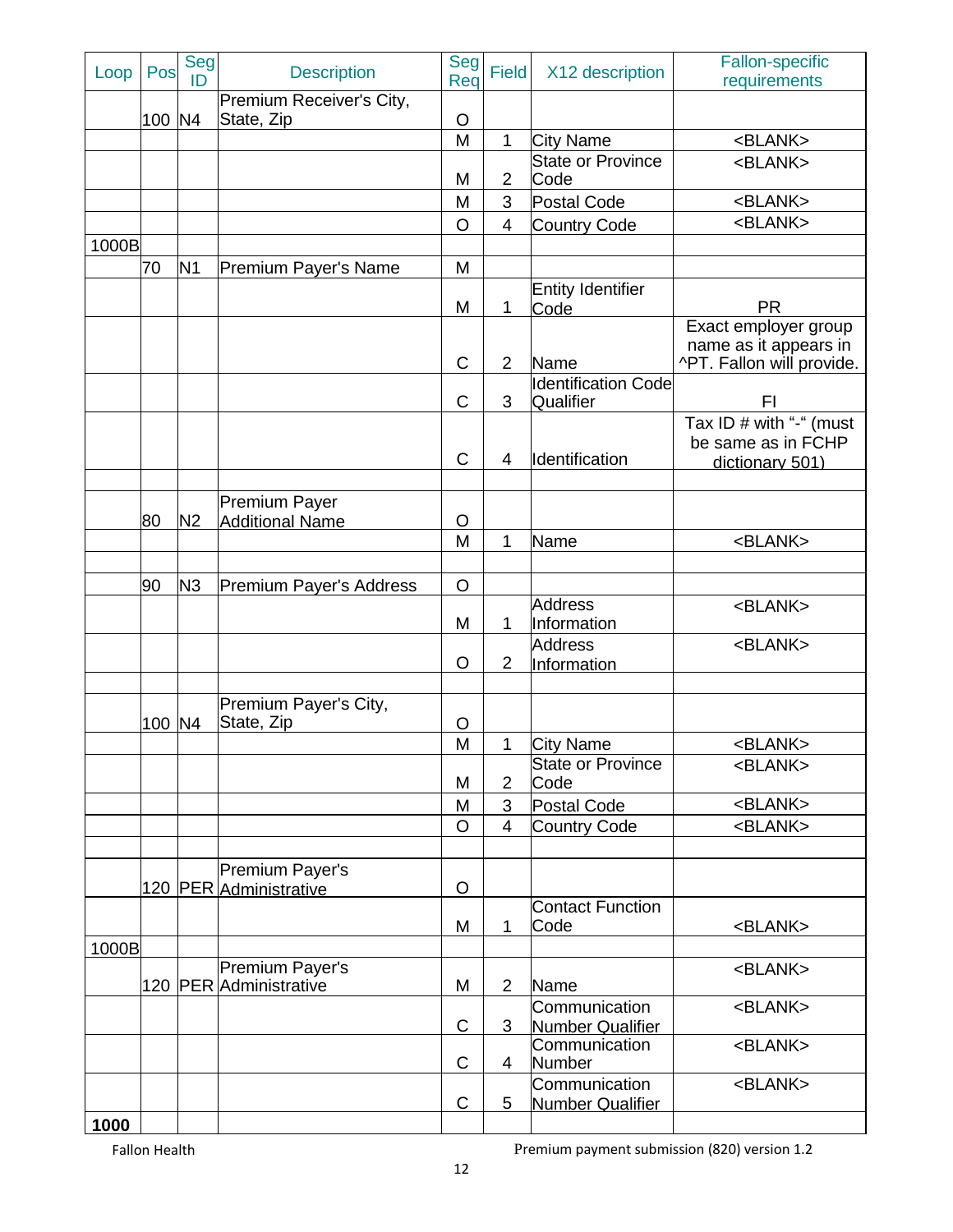| Seg<br>Seg<br>Pos<br><b>Description</b><br><b>Field</b><br>X12 description<br>Loop<br>ID<br>Req | <b>Fallon-specific</b><br>requirements |
|-------------------------------------------------------------------------------------------------|----------------------------------------|
| Premium Payer's<br>Communication<br>120 PER Administrative Contact<br><b>Number</b><br>C<br>6   | <blank></blank>                        |
|                                                                                                 |                                        |
| Communication                                                                                   | <blank></blank>                        |
| C<br>$\overline{7}$<br>Number Qualifier                                                         |                                        |
| Communication                                                                                   |                                        |
| Number<br>C<br>8                                                                                | <blank></blank>                        |
| 2000A<br>Recommended for                                                                        |                                        |
| <b>Organization Summary</b><br><b>ENT</b> Remittance<br>10<br>O                                 | posting payments to                    |
| M<br>1<br><b>Assigned Number</b>                                                                | Beginning transaction                  |
| <b>Entity Identifier</b>                                                                        |                                        |
| $\overline{2}$<br>Code<br>M                                                                     | 2L                                     |
| <b>Identification Code</b>                                                                      |                                        |
| Qualifier<br>3<br>С                                                                             | FI                                     |
| C<br><b>Identification Code</b><br>$\overline{4}$                                               | Tax ID # of the sender                 |
| 2300A                                                                                           |                                        |
| Recommended for<br><b>Organization Summary</b>                                                  |                                        |
| Remittance Detail<br><b>RM</b><br>M<br>150                                                      | posting payments to                    |
| Reference                                                                                       |                                        |
| Identification<br>1<br>M                                                                        | IK                                     |
| <b>Qualifier</b><br>Reference                                                                   |                                        |
| Identification<br>$\overline{2}$<br>M                                                           | Fallon invoice #                       |
| Payment                                                                                         |                                        |
| 3<br><b>Action Code</b><br>O                                                                    | <blank></blank>                        |
|                                                                                                 | Total amount of premium                |
| М<br>4<br>Monetary Amount                                                                       | <0.00                                  |
|                                                                                                 | If ADX segment is<br>used then <0.00>  |
| 5<br>O<br><b>Monetary Amount</b>                                                                | else                                   |
| 2310A                                                                                           |                                        |
| 190 IT1<br>O<br>Summary Line Item                                                               |                                        |
| Assigned                                                                                        |                                        |
| Identification<br>M<br>1                                                                        | <blank></blank>                        |
| 2315A                                                                                           |                                        |
| 204 SLN Member Count<br>O                                                                       |                                        |
| Assigned                                                                                        | $<$ BLANK $>$                          |
| М<br>1<br>Identification                                                                        |                                        |
| Assigned                                                                                        |                                        |
| $\overline{2}$<br>Identification<br>Ν                                                           | <blank></blank>                        |
| 3<br>M<br><b>Relationship Code</b>                                                              |                                        |
|                                                                                                 | <blank></blank>                        |
| $\overline{4}$<br>M<br>Quantity                                                                 | <blank></blank>                        |
| <b>Composite Unit</b>                                                                           | <blank></blank>                        |
| of Measure<br>5<br>M<br>Unit or Basis for                                                       | <blank></blank>                        |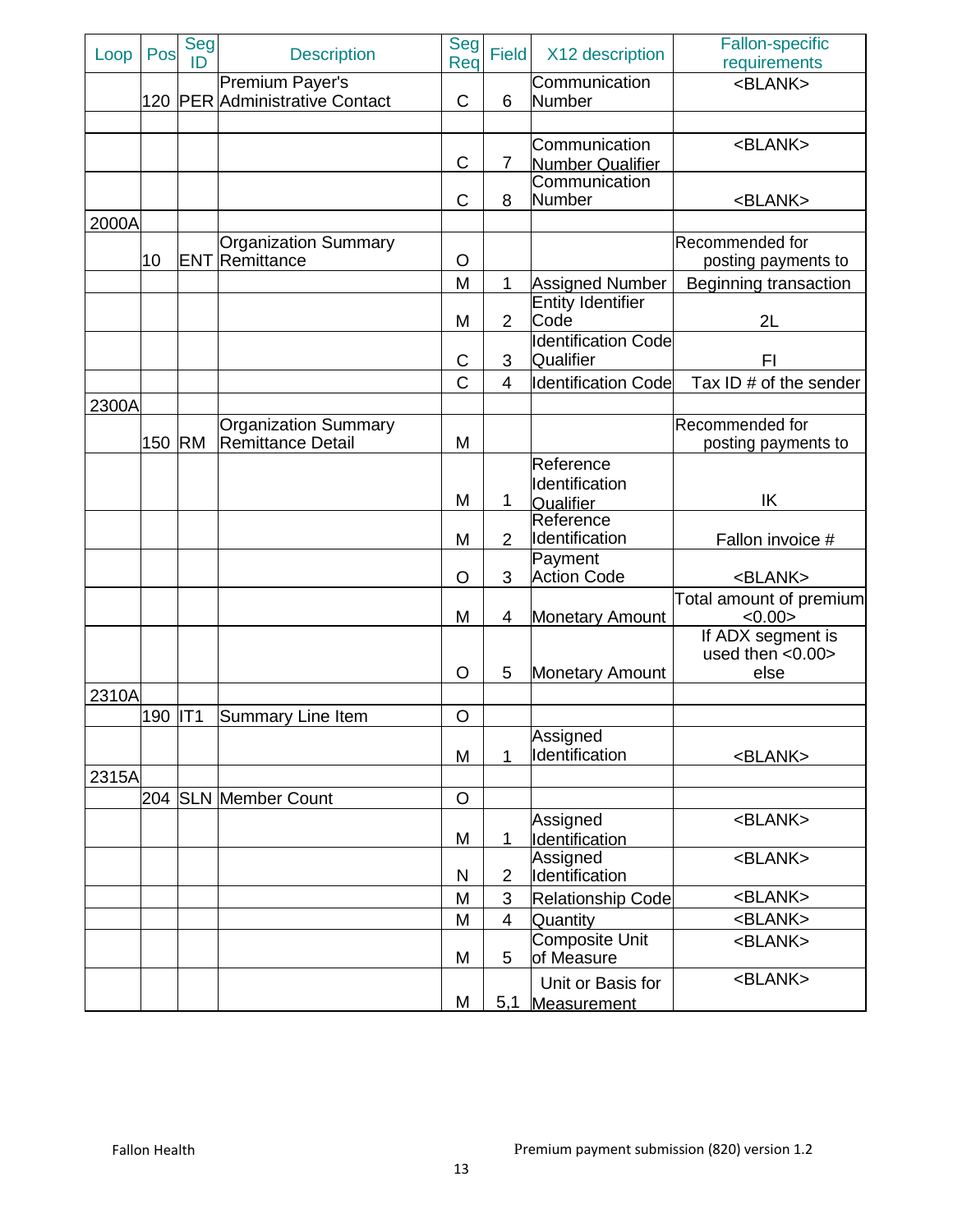| Loop  | Pos    | Seg<br>ID | <b>Description</b>                 | Seg<br>Req     | <b>Field</b>    | X12 description                  | <b>Fallon-specific</b><br>requirements |
|-------|--------|-----------|------------------------------------|----------------|-----------------|----------------------------------|----------------------------------------|
| 2320A |        |           |                                    |                |                 |                                  |                                        |
|       |        |           | <b>Organization Summary</b>        |                |                 |                                  |                                        |
|       |        |           | 210 ADX Remittance Level           | O              |                 |                                  |                                        |
|       |        |           |                                    | M              | 1               | Monetary Amount                  | Dollar amount<br>adjusted (totals must |
|       |        |           |                                    |                |                 |                                  | $AA =$ mapped to                       |
|       |        |           |                                    |                |                 |                                  | Fallon pay code 643                    |
|       |        |           |                                    | M              | $\overline{2}$  | Adjustment<br><b>Reason Code</b> | $H6$ = mapped to Fallon<br>pay         |
| 2000B |        |           |                                    |                |                 |                                  |                                        |
|       | 10     |           | <b>ENT</b> Individual Remittance   | O              |                 |                                  | Not recommended                        |
|       |        |           |                                    | M              | 1               | <b>Assigned Number</b>           | <blank></blank>                        |
|       |        |           |                                    |                |                 | <b>Entity Identifier</b>         | <blank></blank>                        |
|       |        |           |                                    | M              | $\overline{2}$  | Code                             |                                        |
|       |        |           |                                    |                |                 | <b>Identification Code</b>       | <blank></blank>                        |
|       |        |           |                                    | M              | 3               | Qualifier                        |                                        |
|       |        |           |                                    | M              | 4               | Identification                   | <blank></blank>                        |
| 2100B |        |           |                                    |                |                 |                                  |                                        |
|       | 20     |           | NM1 Individual Name                | O              |                 |                                  | Not recommended                        |
|       |        |           |                                    |                |                 | <b>Entity Identifier</b>         |                                        |
|       |        |           |                                    | M              | 1               | Code                             | <blank></blank>                        |
|       |        |           |                                    |                |                 | <b>Entity Type</b>               |                                        |
|       |        |           |                                    | M              | $\overline{2}$  | Qualifier<br>Name Last or        | <blank></blank>                        |
|       |        |           |                                    | O              | $\mathbf{3}$    | Organization                     | <blank></blank>                        |
|       |        |           |                                    | Ο              | 4               | <b>Name First</b>                | <blank></blank>                        |
|       |        |           |                                    | $\overline{O}$ | 5               | Name Middle                      | <blank></blank>                        |
|       |        |           |                                    | $\circ$        | $6\phantom{1}6$ | Name Prefix                      | <blank></blank>                        |
|       |        |           |                                    | $\overline{O}$ | $\overline{7}$  | Name Suffix                      | <blank></blank>                        |
|       |        |           |                                    |                |                 | Identification Code              | <blank></blank>                        |
|       |        |           |                                    | C              | 8               | Qualifier                        |                                        |
|       |        |           |                                    | $\mathsf C$    | $9\,$           | <b>Identification Code</b>       | <blank></blank>                        |
| 2300B |        |           |                                    |                |                 |                                  | <blank></blank>                        |
|       |        |           | Individual Premium                 |                |                 |                                  | Not recommended                        |
|       | 150 RM |           | Remittance Detail                  | O              |                 |                                  |                                        |
|       |        |           |                                    |                |                 | Reference                        | <blank></blank>                        |
|       |        |           |                                    | M              | 1               | Identification                   |                                        |
|       |        |           |                                    |                |                 | Qualifier<br>Reference           | <blank></blank>                        |
|       |        |           |                                    | M              | $\overline{2}$  | Identification                   |                                        |
|       |        |           |                                    |                |                 | Payment                          | <blank></blank>                        |
|       |        |           |                                    | O              | $\mathfrak{B}$  | <b>Action Code</b>               |                                        |
|       |        |           |                                    | M              | $\overline{4}$  | <b>Monetary Amount</b>           | <blank></blank>                        |
|       |        |           |                                    | O              | 5               | <b>Monetary Amount</b>           | <blank></blank>                        |
|       |        |           |                                    |                |                 |                                  | <blank></blank>                        |
|       |        |           | 180 DTM Individual Coverage Period | $\circ$        |                 |                                  | Not recommended                        |
|       |        |           |                                    | M              | 1               | Date/Time                        | <blank></blank>                        |
|       |        |           |                                    |                |                 | Date/Time Period                 | <blank></blank>                        |
|       |        |           |                                    | M              | 5               | <b>Format Qualifier</b>          |                                        |
|       |        |           |                                    | M              | $6\phantom{1}$  | Date/Time Period                 | <blank></blank>                        |
| 2320B |        |           |                                    |                |                 |                                  |                                        |

Fallon Health Premium payment submission (820) version 1.2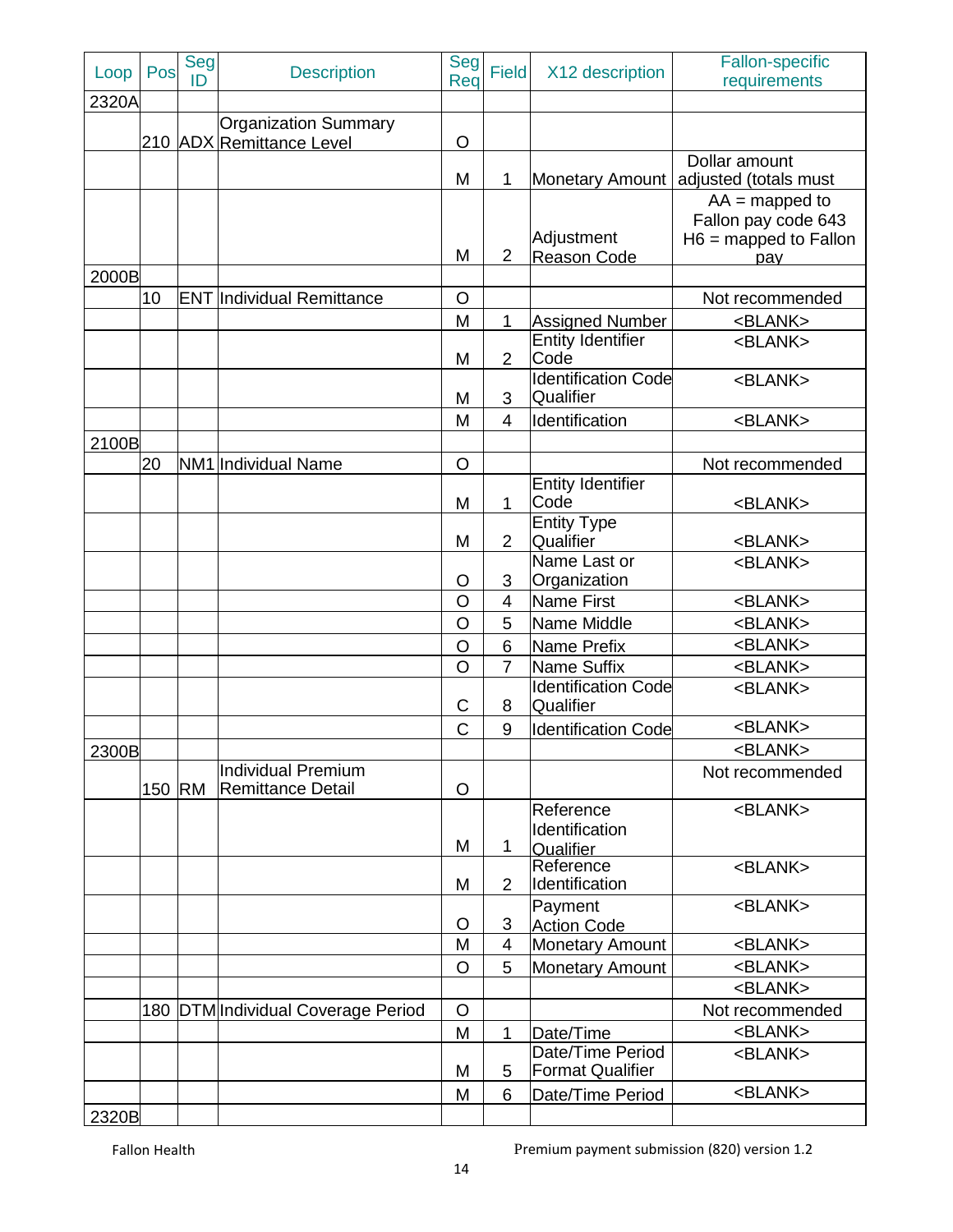| Loop | Pos | <b>Seg</b><br>ID | <b>Description</b>              | Seg<br>Req | <b>Field</b>   | X12 description                      | <b>Fallon-specific</b><br>requirements         |
|------|-----|------------------|---------------------------------|------------|----------------|--------------------------------------|------------------------------------------------|
|      |     |                  | 210 ADX Individual Premium      | O          |                |                                      |                                                |
|      |     |                  |                                 | M          | 1              | <b>Monetary Amount</b>               | <blank></blank>                                |
|      |     |                  |                                 |            |                | Adjustment                           | <blank></blank>                                |
|      |     |                  |                                 | M          | $\overline{2}$ | <b>Reason Code</b>                   |                                                |
|      | 10  | <b>SE</b>        | 820 Trailer                     | M          |                |                                      |                                                |
|      |     |                  |                                 |            |                | Number of                            | # of included                                  |
|      |     |                  |                                 | M          | 1              | Included                             | segments including                             |
|      |     |                  |                                 |            |                | <b>Transaction Set</b>               |                                                |
|      |     |                  |                                 | M          | $\overline{2}$ | <b>Control Number</b>                | <b>Transaction count</b>                       |
|      | 10  | <b>GE</b>        | <b>Functional Group Trailer</b> | М          |                |                                      |                                                |
|      |     |                  |                                 |            |                | Number of                            |                                                |
|      |     |                  |                                 |            |                | <b>Transaction Sets</b>              | Number of transaction                          |
|      |     |                  |                                 | M          | 1              | Included                             | sets included                                  |
|      |     |                  |                                 |            |                | Group                                | Assigned # originated<br>and maintained by the |
|      |     |                  |                                 | M          | $\overline{2}$ | Control                              | sender, must be the                            |
|      | 20  | <b>IEA</b>       | Interchange Control Trailer     | M          |                |                                      |                                                |
|      |     |                  |                                 |            |                | Number of<br>Included                |                                                |
|      |     |                  |                                 | M          | 1              | Functional                           | # of functional groups                         |
|      |     |                  |                                 | M          | $\overline{2}$ | Interchange<br><b>Control Number</b> | Same as ISA13                                  |
|      |     |                  |                                 |            |                |                                      |                                                |